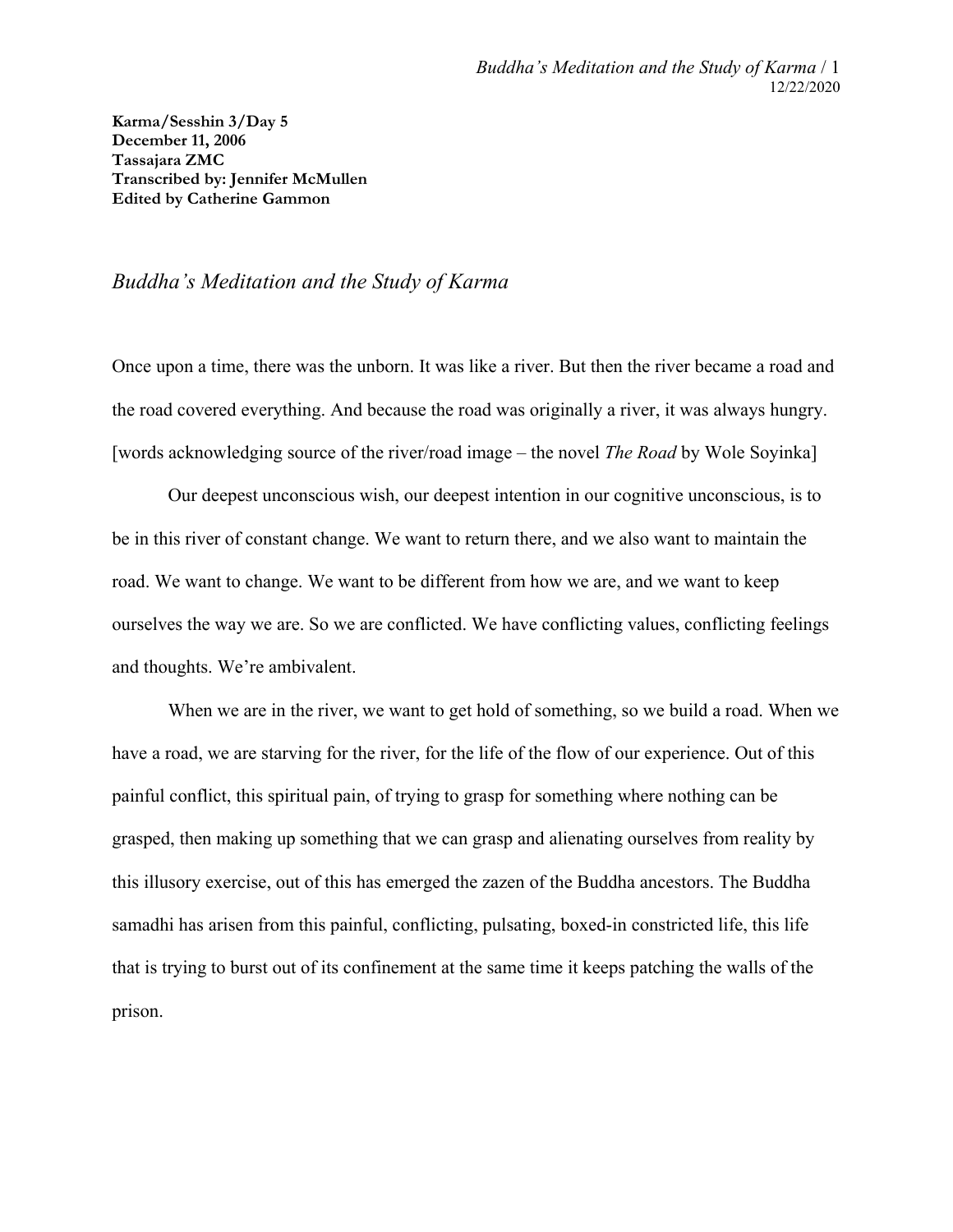This samadhi transcends and brings peace right in the middle of this causal situation. When the samadhi has arisen, it sees that some people might be able to learn about it. So the samadhi speaks and it teaches, and first of all it teaches karmic cause and effect.

The Buddha's teaching on cause and effect emerges from Buddha's zazen. When we receive this teaching deeply and study it, we can engage and enter Buddha's zazen and teach others karmic cause and effect, and if they listen to it, study it, and accept it, they too can practice the zazen of the Buddha.

The teaching of cause and effect is based on Buddha, is based on Buddha's way of being, which is Buddha's meditation. Buddha is a meditator. Based on Buddha, based on enlightenment, comes the teaching of cause and effect. Based on Buddha, based on enlightenment, comes the teaching of the precepts.

The precepts are based on Buddha's meditation. So it also taught and understood that if you are practicing Buddha's meditation, in a sense the precepts are already included. In Buddha's meditation the teaching of cause and effect is clearly realized. There is nothing in addition to Buddha's enlightenment. It completely includes the teaching of cause and effect, the reality of cause and effect.

The problem is that when people hear that zazen completely includes the precepts, they sometimes think that if they are sitting, precepts aren't necessary. Dogen says, "When you're practicing zazen, what precepts are not upheld and maintained?" And this is true, when the zazen is the zazen of Buddha.

But some people hearing this teaching can say, "Hey, we practice zazen. Precepts aren't necessary because they're already included. The precepts are based on zazen. We practice zazen,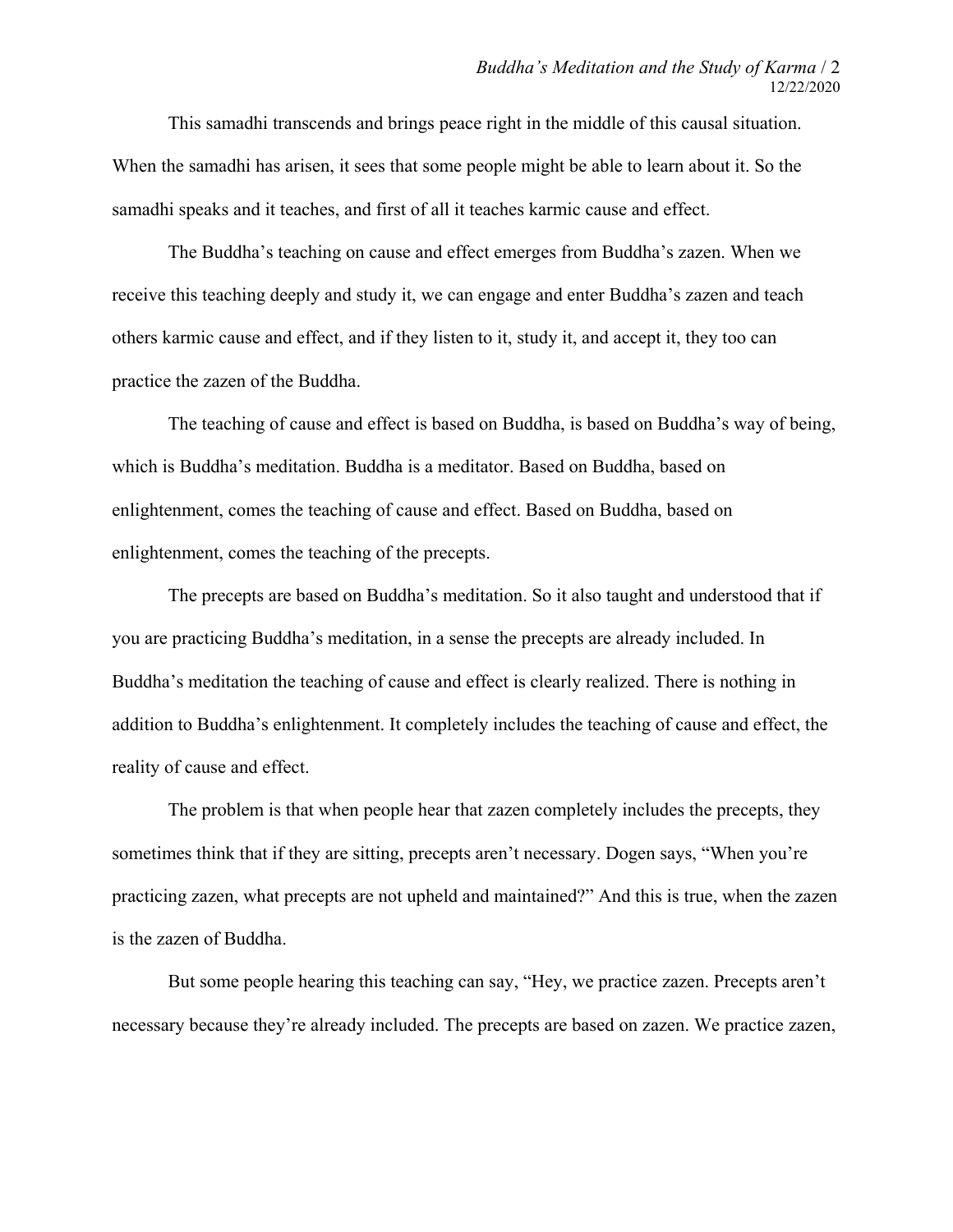so we don't have to worry about the precepts." To this I could say, "Okay, maybe so, but teach them constantly. Don't worry about them, but have deep faith."

When precepts are not practiced and taught, what happens is moral degeneration and people dreaming the zazen they are practicing includes moral cause and effect and the precepts. This attitude that we don't have to look at cause and effect can lead to the implication that cause and effect are not important. Thinking that act and the consequences of actions are not important can lead to thinking that there really are not any consequences. And this destroys the Buddhadharma in our hearts. We have to have Buddha-dharma in our heart to practice Buddha's zazen.

Another difficulty is that the process of karmic cause and effect taught by the Buddha, the teaching that comes from enlightenment and the process being described and taught, is selfless. There is no self in the process. There is no self of the actor. There is no actor doing it. There is no self in the action. There is no self in the consequence. And again, when people hear this, they can slip into wrong view. They can think, "Well then there isn't any consequence. There isn't any action. And nobody is responsible."

The selflessness which is in the process can be misapplied. To think or say that there is no retribution for good and bad action eliminates the Buddha-dharma from our heart. Once that happens, we can't practice zazen.

Part of the conflict here, in Dogen's teaching, is that he is teaching the way of zazen of the buddhas and ancestors, and that's primary. But when people misunderstand this teaching, he has to say how important karmic cause and effect are. Then he has to run back again to say zazen is most important. So he goes back and forth, back and forth.

Wanting to change ourselves, wanting to be different from what we are is not compassion. This desire has a cause, and this cause is that we are already constantly changing